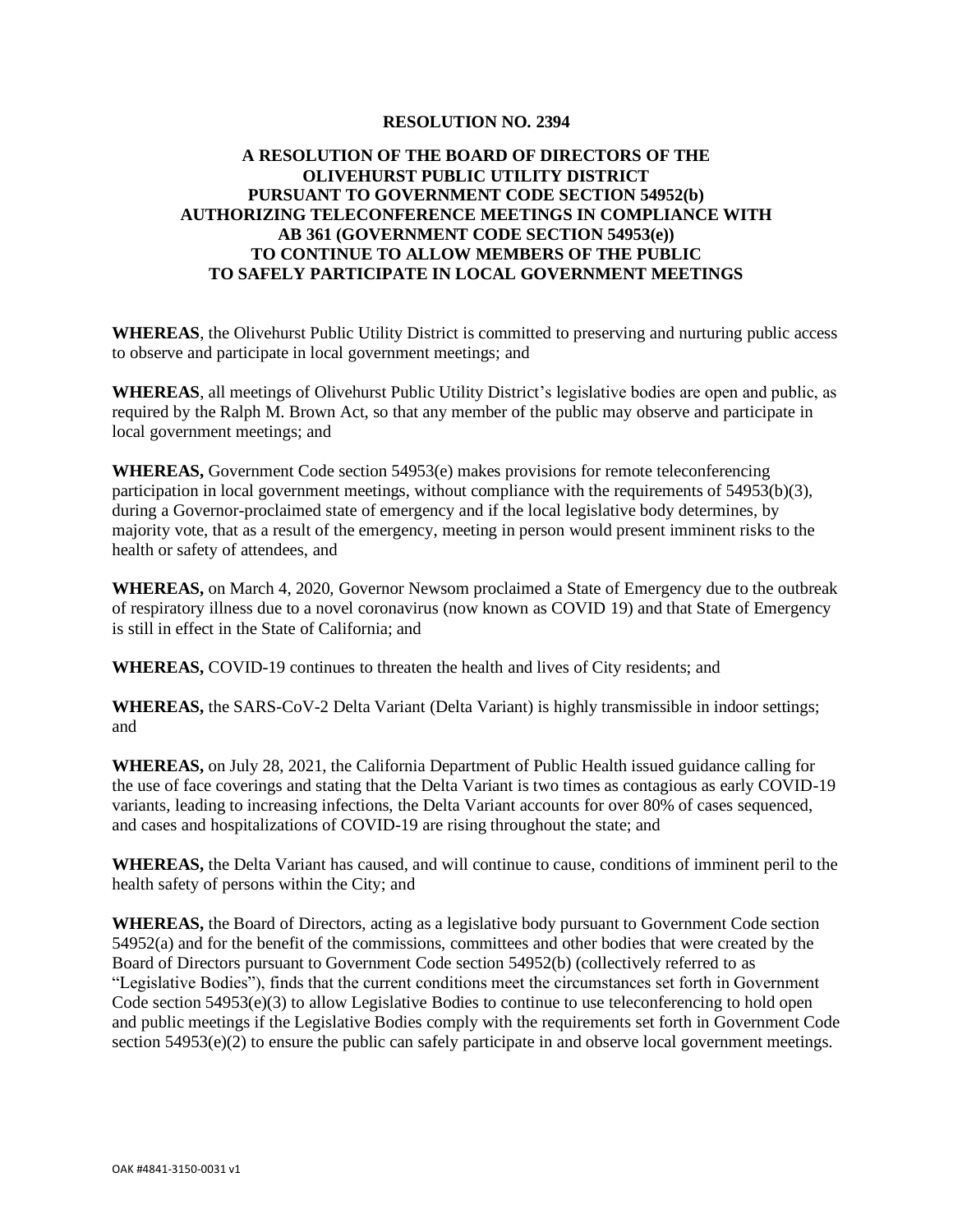**NOW, THEREFORE**, THE BOARD OF DIRECTORS OF OLIVEHURST PUBLIC UTILITY DISTRICT DOES HEREBY RESOLVE AS FOLLOWS:

Section 1. Recitals. The Recitals set forth above are true and correct and are incorporated into this Resolution by this reference.

Section 2. Find that Current Conditions Authorize Teleconference Public Meetings of Legislative Bodies. Based on the California Governor's continued declaration of a State of Emergency and current conditions, the Board of Directors finds that meeting in person would present imminent risks to the health or safety of attendees, such that the conditions continue to exist pursuant to Government Code section 54953(e)(3) to allow Legislative Bodies to use teleconferencing to hold public meetings in accordance with Government Code section 54953(e)(2) to ensure members of the public have continued access to safely observe and participate in local government meetings.

Section 3. Authorize Legislative Bodies to Conduct Teleconference Meetings. The Legislative Bodies are hereby authorized to take all actions necessary to carry out the intent and purpose of this Resolution, including conducting open and public meetings in accordance with Government Code section 54953(e)(2) and other applicable provisions of the Brown Act, and continuing its existing procedures to ensure members of the public have continued access to safely observe and participate in local government meetings.

Section 4. Effective Date of Resolution. This Resolution shall take effect immediately upon its adoption and shall be effective until the earlier of (i) July 16, 2022, or such time as the Board of Directors adopts a subsequent resolution in accordance with Government Code section 54953(e)(3) to extend the time during which the legislative bodies of Olivehurst Public Utility District may continue to teleconference in accordance with Government Code section 54953(e)(2) and other applicable provisions of the Brown Act.

PASSED AND ADOPTED by the Board of Directors of Olivehurst Public Utility District, this 16<sup>th</sup> day of June, 2022, by the following vote:

SO ORDERED.

OLIVEHURST PUBLIC UTILITY DISTRICT

President, Board of Directors

ATTEST: APPROVED AS TO FORM AND LEGAL SUFFICIENCY:

District Clerk and Ex-Officio Secretary Deirdre Joan Cox, Legal Counsel

\* \* \* \* \* \* \* \* \* \* \* \* \*